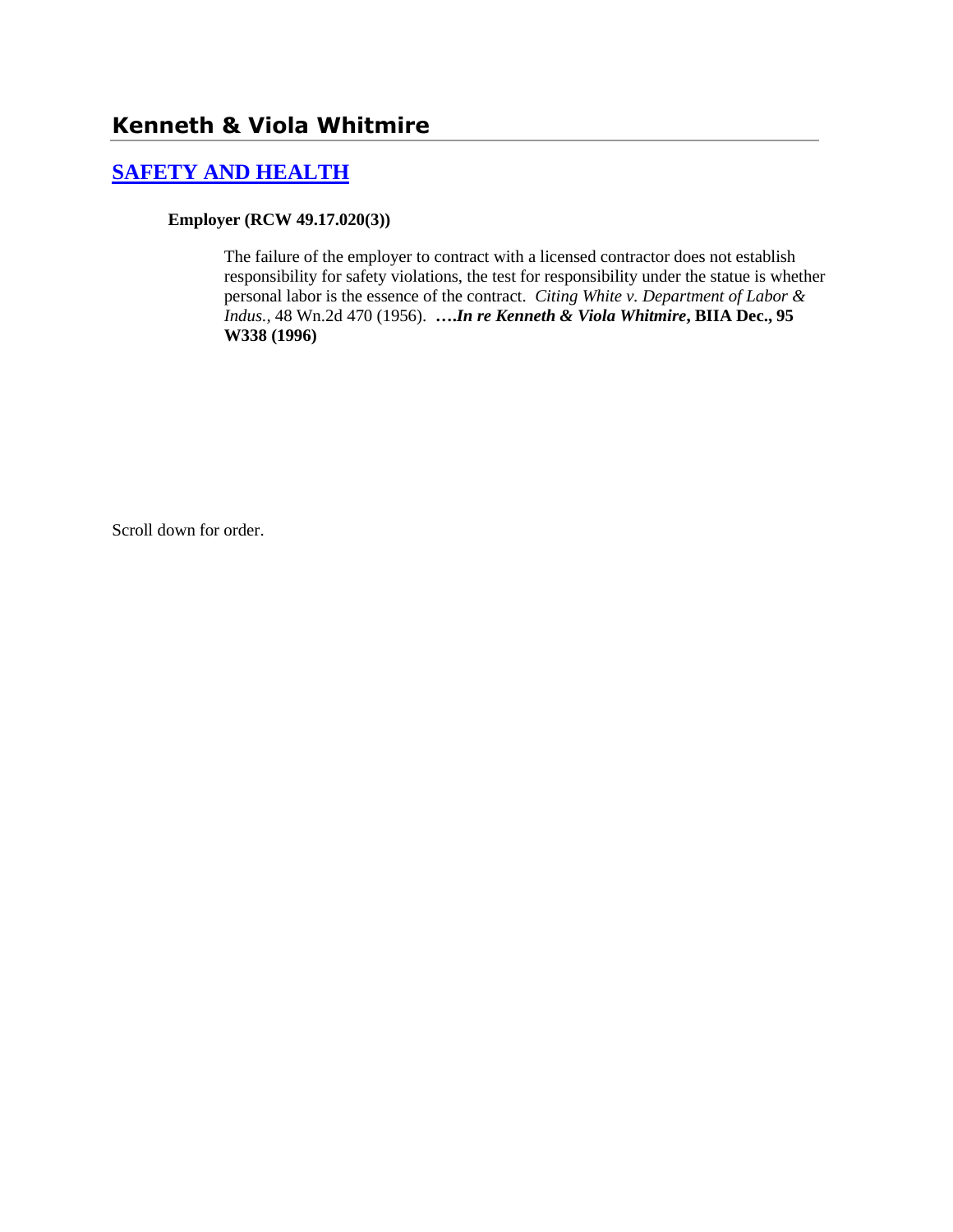# **BEFORE THE BOARD OF INDUSTRIAL INSURANCE APPEALS STATE OF WASHINGTON**

**) )**

**)**

**IN RE: KENNETH L. WHITMIRE AND VIOLA WHITMIRE**

**DOCKET NO. 95 W338** 

**CITATION & NOTICE NO. 115218778 ) DECISION AND ORDER** 

APPEARANCES:

Employer, Kenneth L. Whitmire and Viola Whitmire, by Lofland and Associates, per Gary E. Lofland

Department of Labor and Industries, by The Office of the Attorney General, per M. Catherine Walsh, Assistant

The employer, Kenneth L. Whitmire and Viola Whitmire, filed an appeal with the Board of Industrial Insurance Appeals on September 12, 1995, from a Corrective Notice of Redetermination of the Department of Labor and Industries dated August 22, 1995. The Corrective Notice of Redetermination assessed penalties of \$4,380 for alleged violations of the Washington Industrial Safety and Health Act. **VACATED.**

#### **DECISION**

Pursuant to RCW 51.52.104 and RCW 51.52.106, this matter is before the Board for review and decision on a timely Petition for Review filed by the employer to a Proposed Decision and Order issued on June 25, 1996, in which the Corrective Notice of Redetermination of the Department dated August 22, 1995, was affirmed as modified.

36 37 38 39 40 41 42 43 44 45 46 47 The Board has reviewed the evidentiary rulings in the record of proceedings and finds that no prejudicial error was committed and the rulings are affirmed. The primary issue on appeal is not whether there were safety violations during a tree topping and pruning operation, but whether Mr. and Mrs. Whitmire were employers of four individuals performing that work within the meaning of the Washington Industrial Safety and Health Act (WISHA). The Whitmires contend that they were not employers since they accepted the bid of James Turner and Keith Turner as independent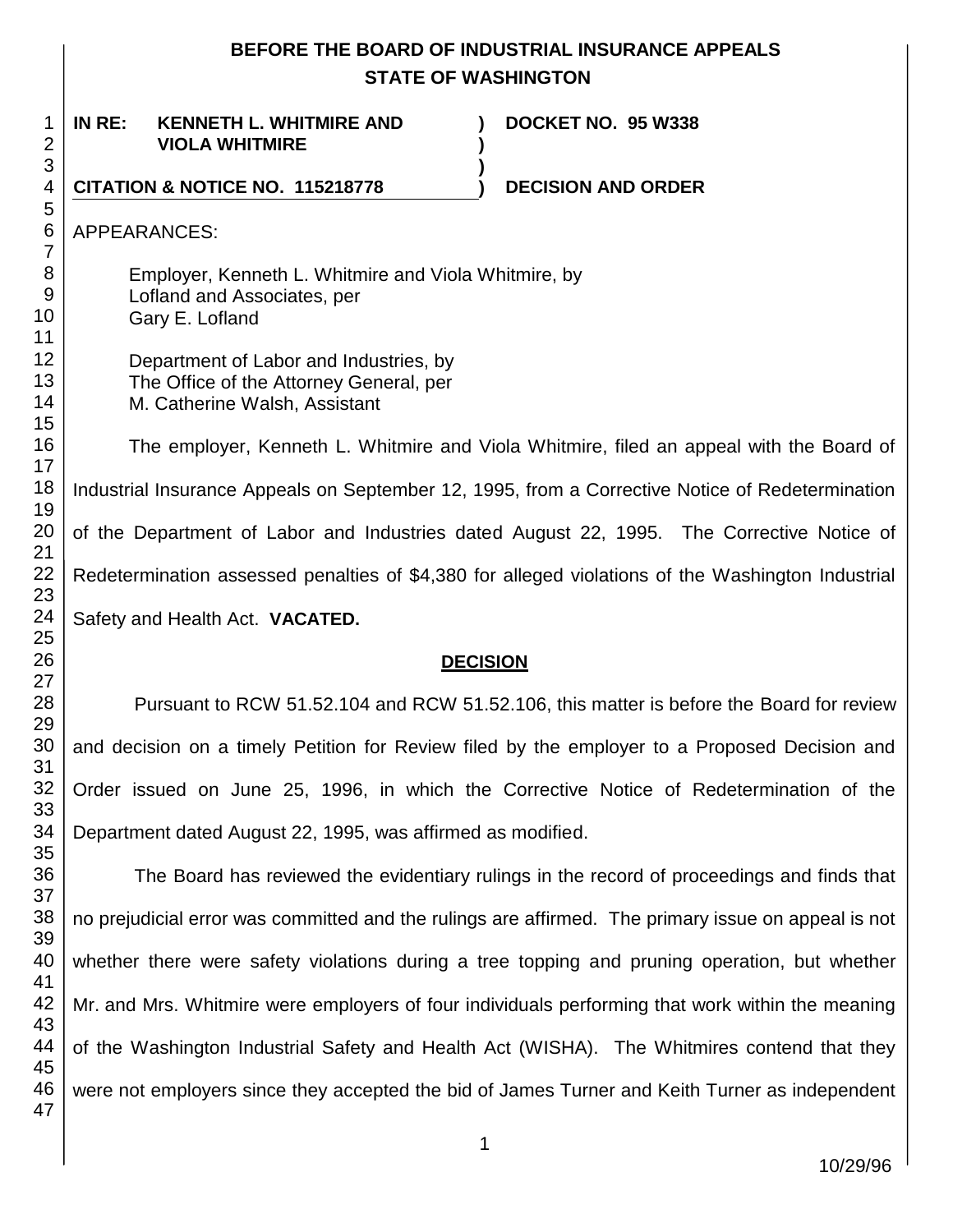contractors to top and prune trees in front of the Whitmires' apartments. The Department argues that the Whitmires were employers of the Turners and were responsible for WISHA safety violations since neither James or Keith Turner was a registered contractor under state law and since the Turners essentially provided personal labor. We agree with the Whitmires' contention, and we will briefly summarize the evidence in the record leading to this conclusion. On May 11, 1995, a Department safety compliance officer observed a tree topping operation and traffic diversion in front of some apartments owned by the Whitmires in Yakima. The officer noted a number of safety violations including the failure to wear hard hats, and the lack of a

harness in a bucket lift truck. See photo Ex. Nos. 1-8. The individuals present were James Turner, Keith Turner, Dusty Stark, and Archie King. Mr. Harris, the apartment manager for the Whitmires, arrived by car after the officer began speaking to the workers. Mr. Harris told the officer that the workers were not his employees, but that they had been hired by Mr. Turner. Mr. Harris then telephoned Mr. Whitmire who came to the job site. Mr. Whitmire initially was upset at the termination of the work but he eventually agreed to obtain safety equipment.

 At the hearing, Mr. Whitmire explained that he needed to have trees topped and pruned that grew in front of apartments that he owns in Yakima. He solicited and received bids from a few contractors, including that of James Turner, who had done odd jobs for him in the past. James Turner confirmed that he was an experienced logger. His bid was lowest, and Mr. Whitmire awarded the contract to him. James Turner and his brother, Keith Turner, agreed with Mr. Whitmire to top trees for a flat fee of \$2,000. They were to rent a truck and other equipment. James Turner acknowledged that neither he nor his brother were registered contractors. James Turner, Keith Turner and Kenneth Whitmire entered into a written, hold harmless agreement for the purpose of protecting Kenneth Whitmire from liability for damage to equipment and injuries to workers that the Turners might hire for the tree topping and pruning operation. Ex. No. 11.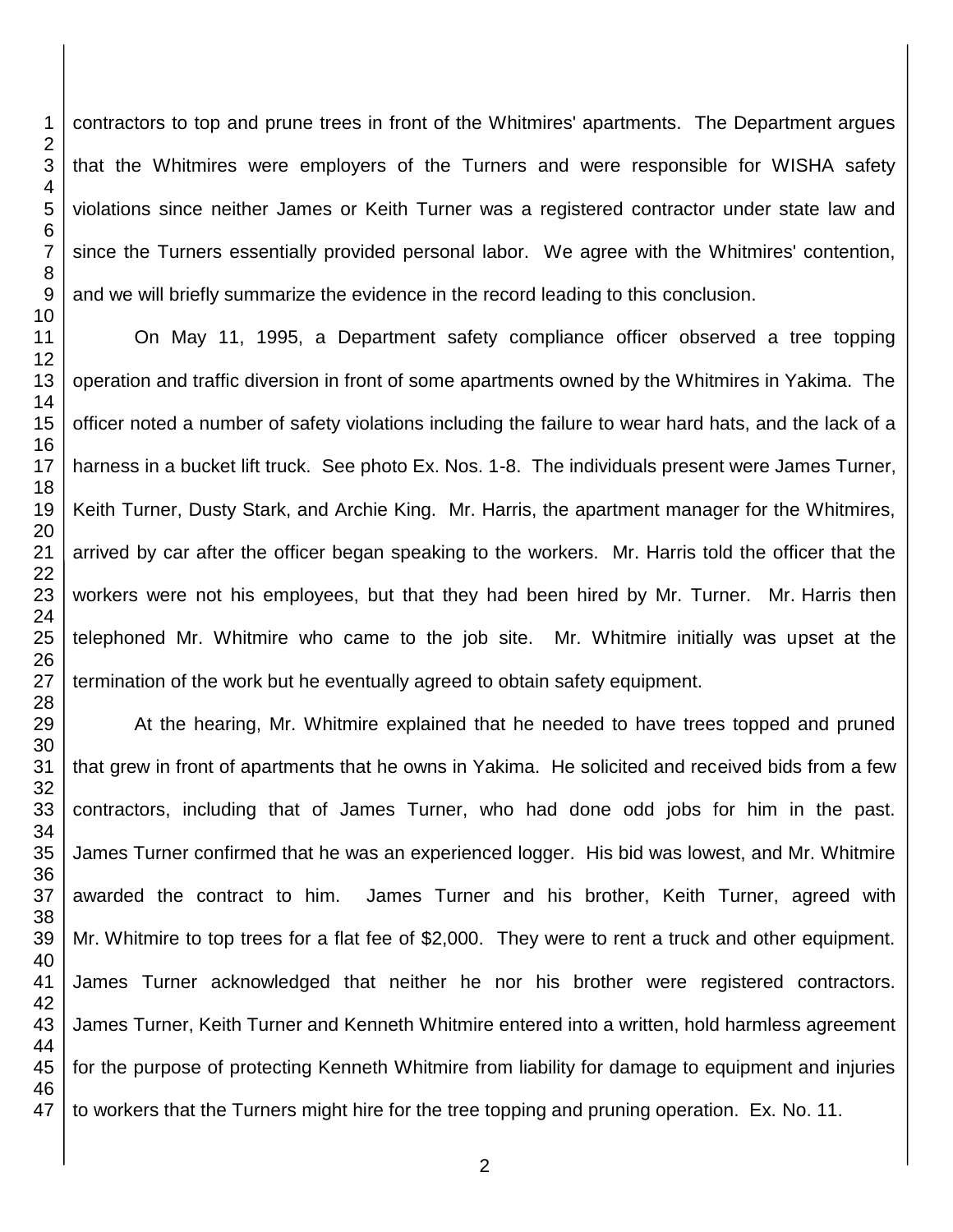To begin our analysis, under WISHA the Whitmires cannot be responsible for safety violations if they were not employers under that act. RCW 49.17.020(3) states, "The term 'employer' means any person, firm, . . . or other business entity which engages in any business, industry, profession, or activity in this state and employs one or more employees or who contracts with one or more persons, the essence of which is the personal labor of such person or persons . . .." Subsection 4 has a parallel definition of employee under the act.

The industrial appeals judge, in his Proposed Decision and Order, concluded that because the Turners were not registered contractors the working relationship they had with the Whitmires could not have the status of a legal owner-contractor relationship. Rather the lack of registration by the Turners, and Mr. Whitmire's knowledge of their lack of registration, meant the Turners must have been ordinary employees and Mr. Whitmire the employer responsible for the job site.

We have found no requirement under WISHA that individual contractors will automatically be considered employees if they are not registered as contractors under Chapter 18.27 RCW concerning the registration of contractors with the state.

Notably, RCW 18.27.020 makes it a misdemeanor for any *contractor* to bid or work without being registered. It does not make it a crime to hire and use a contractor who is not registered. Furthermore, we do not have the authority to make such a broad extension of existing statutes and case law to hold that individuals who contract with unregistered contractors are automatically responsible for the safety violations of the contractors. It is not appropriate for the Board to extend its jurisdiction without a clear mandate from the legislature or the court. Thus, under WISHA the Whitmires are not the employers of the Turners and the workers hired by the Turners, merely because the Turners were not registered contractors under Chapter 18.27 RCW.

Pursuant to RCW 49.17.020(3), the Whitmires could be found to be employers if the essence of their contract with the Turners was personal labor. The state Supreme Court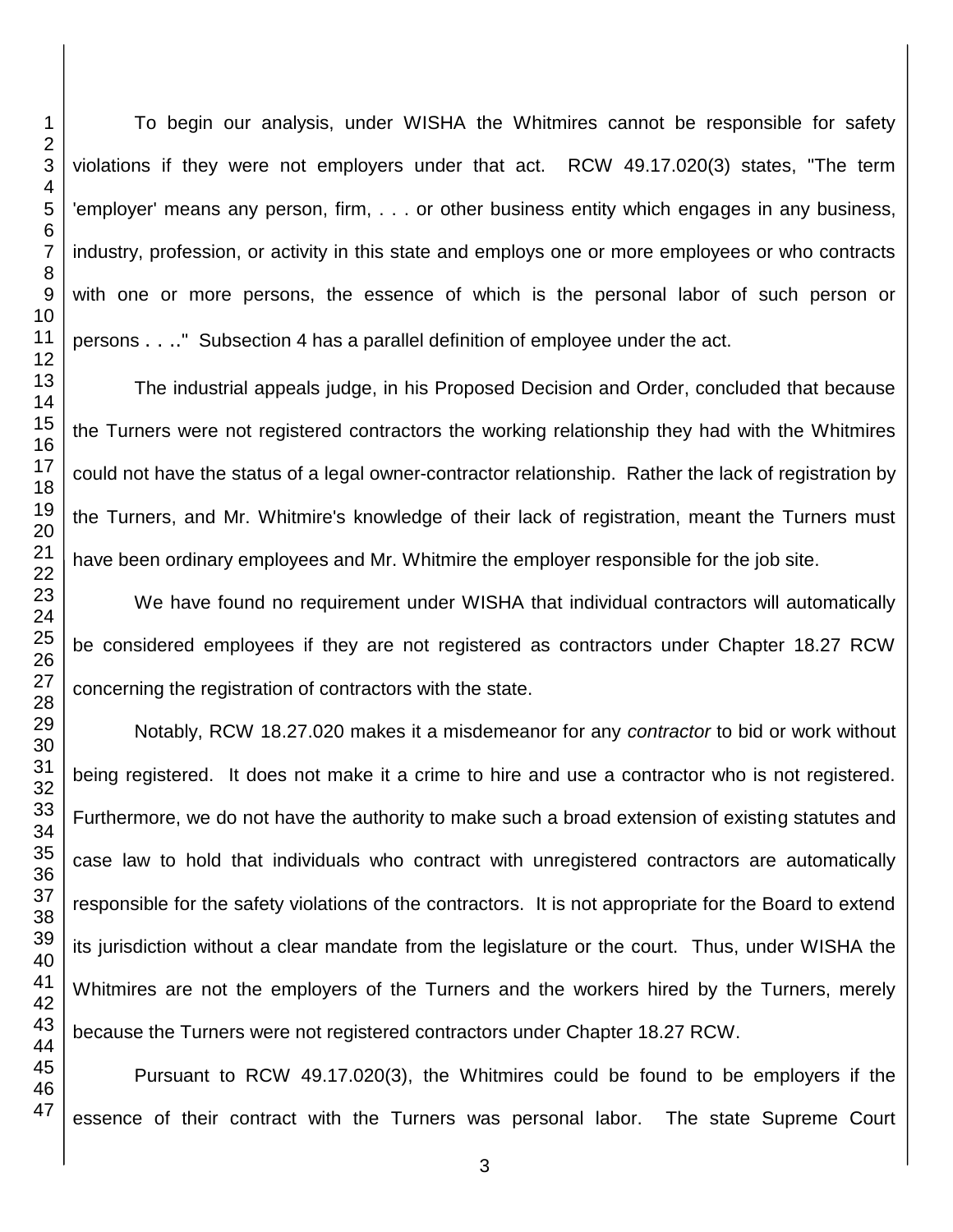interpreted similar language under the Industrial Insurance Act in *White v. Department of Labor & Indus.,* 48 Wn.2d 470 (1956). At page 474, the court explained that personal labor is not the essence of the contract when the independent contractor must necessarily supply machinery or equipment more than hand tools, obviously cannot perform the contract without assistance, or who out of necessity or choice employs others to perform all or part of the work. Here, the Turners agreed to supply and be responsible for all equipment and they, in fact, rented a bucket lift truck for the operation. James and Keith Turner also employed two other individuals. Therefore, the essence of the contract between the Whitmires and the Turners was not personal labor. The Whitmires cannot be responsible under WISHA for the safety violations of the Turners.

Furthermore, the Whitmires were not general contractors who would be liable under WISHA for the safety violations of subcontractors. See *Stute v. P.B.M.C.,* 114 Wn.2d 788 (1990), and *In re RC Construction,* BIIA Dec., 87 W039 (1989). A general contractor may be found liable at a multiple-employer construction site where the general contractor has control and is responsible for general supervision and safety of all workers at the site. *Stute,* at 463. This was certainly not the case in this tree topping and pruning operation that had only one contractor, James and Keith Turner, conducting and controlling the operation at the site. In addition, the apartment manager, Mr. Harris, was apparently not present at the site until after the officer spoke to the Turners. Mr. Harris was not shown to have exercised any actual control of the tree topping and pruning other than generally observing and seeing that cars were not parked below the trees. Finally, the mere fact that Mr. Whitmire purchased safety equipment after the operation was stopped by the compliance officer does not show prior control of the job site by Mr. Whitmire at the time the safety violations occurred. This is evidence only of the general confusion at the time of who was responsible. Mr. Whitmire was yielding to the directions of the safety inspector.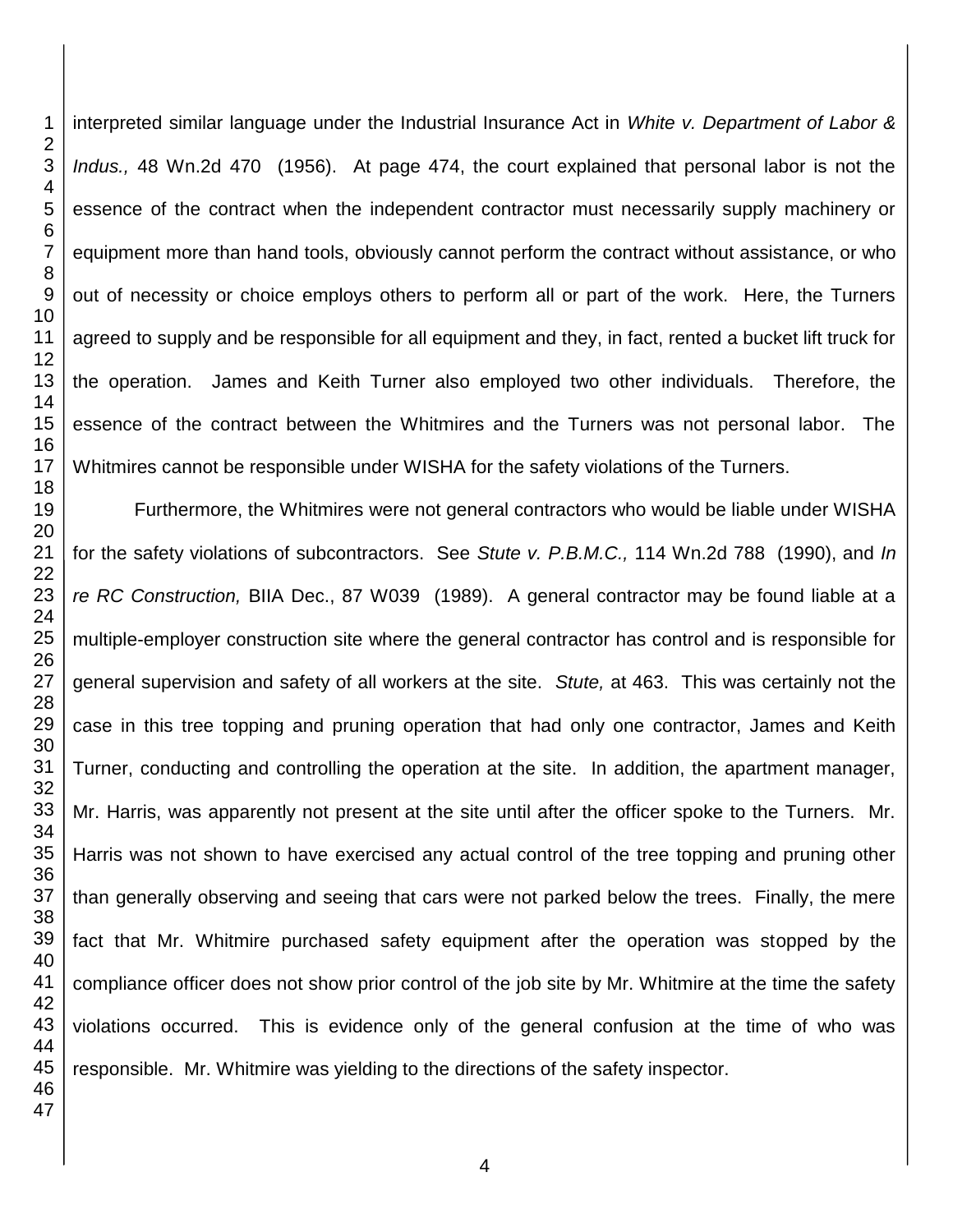In conclusion, Kenneth L. Whitmire and Viola Whitmire were not employers of the four individuals conducting the tree topping and pruning operation within the meaning of the Washington Industrial Safety and Health Act. Corrective Notice of Redetermination 115218778 issued to Kenneth L. Whitmire and Viola Whitmire is vacated.

## **FINDINGS OF FACT**

- 1. On June 5, 1995, the Department of Labor and Industries issued Citation and Notice 115218778 to Kenneth L. Whitmire and Viola Whitmire for alleged violations of the Washington Industrial Safety and Health Act that allegedly occurred on May 11, 1995, in Yakima, Washington. The Whitmires appealed the citation on June 22, 1995, and the Department issued a Notice Reassuming Jurisdiction on July 10, 1995. On August 22, 1995, the Department issued a Corrective Notice of Redetermination to the Whitmires that assessed penalties of \$4,380. The Whitmires appealed to the Board of Industrial Insurance Appeals on September 12, 1995.
- 2. Prior to May 3, 1995, Kenneth L. Whitmire solicited bids to have trees topped and pruned on property near apartments owned by Kenneth L. Whitmire and Viola Whitmire in Yakima, Washington. On about May 3, 1995, Kenneth L. Whitmire accepted the bid of James Turner and Keith Turner. Kenneth L. Whitmire, James Turner, and Keith Turner entered into a contract to top and prune the trees for a flat fee of \$2,000. James Turner and Keith Turner agreed to supply the equipment and labor for the tree topping and pruning.
- 3. On May 11, 1995, James Turner and Keith Turner began topping and pruning the trees near the apartments of Kenneth L. Whitmire and Viola Whitmire in Yakima, Washington. James Turner and Keith Turner provided hand tools, chain saws, trucks and a bucket lift truck. They also hired two additional workers, Dusty Stark and Archie King.
- 4. As of May 11, 1995, neither James Turner nor Keith Turner had registered as contractors with the state of Washington.

# **CONCLUSIONS OF LAW**

- 1. The Board of Industrial Insurance Appeals has jurisdiction over the subject matter and parties to this appeal.
- 2. On May 11, 1995, Kenneth L. Whitmire and Viola Whitmire were not employers of James Turner, Keith Turner, Dusty Stark, or Archie King during the tree topping and pruning operation in Yakima, Washington within the meaning of the Washington Industrial Safety and Health Act.

5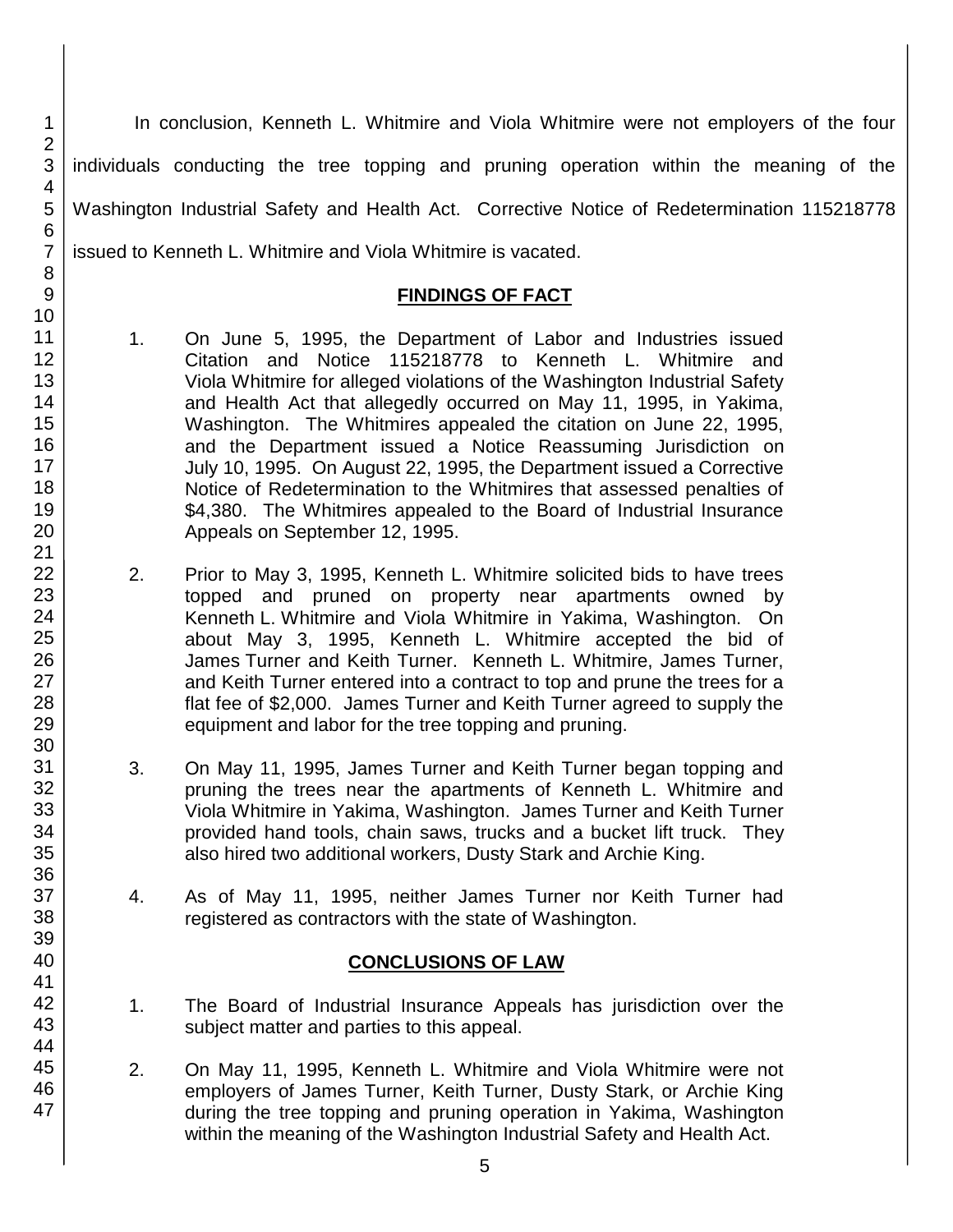related activities of James Turner, Keith Turner, Dusty Stark, and Archie King. 4. Corrective Notice of Redetermination 115218778 issued by the Department of Labor and Industries to Kenneth L. Whitmire and Viola Whitmire is incorrect and is vacated. It is so **ORDERED.** Dated this 29th day of October, 1996. BOARD OF INDUSTRIAL INSURANCE APPEALS /s/\_\_\_\_\_\_\_\_\_\_\_\_\_\_\_\_\_\_\_\_\_\_\_\_\_\_\_\_\_\_\_\_\_\_\_\_\_\_\_\_ S. FREDERICK FELLER Chairperson /s/\_\_\_\_\_\_\_\_\_\_\_\_\_\_\_\_\_\_\_\_\_\_\_\_\_\_\_\_\_\_\_\_\_\_\_\_\_\_\_\_ JUDITH E. SCHURKE Member **DISSENT** I disagree with the majority opinion that allows serious safety violations in the workplace to go without consequence. I would affirm the citation and adopt the penalty analysis in the Proposed Decision and Order. Mr. Whitmire should be found responsible for the safety violations that occurred on May 11, 1995, at his apartments since he had true control of the workplace and was, in effect, the general contractor. In *Stute v. P.B.M.C., Inc.*, 114 Wn.2d 454 (1990), the Washington State Supreme Court explained that the Washington Industrial Safety and Health Act (WISHA) created a nondelegable duty on general contractors to provide a safe place to work for employees of subcontractors. At page 464, the court held that, "the general contractor should bear the primary responsibility for compliance with safety regulations because the general contractor's innate

3. Kenneth L. Whitmire and Viola Whitmire are not responsible for any

safety violations under the Washington Industrial Safety and Health Act that occurred on May 11, 1995, during the tree topping and pruning and